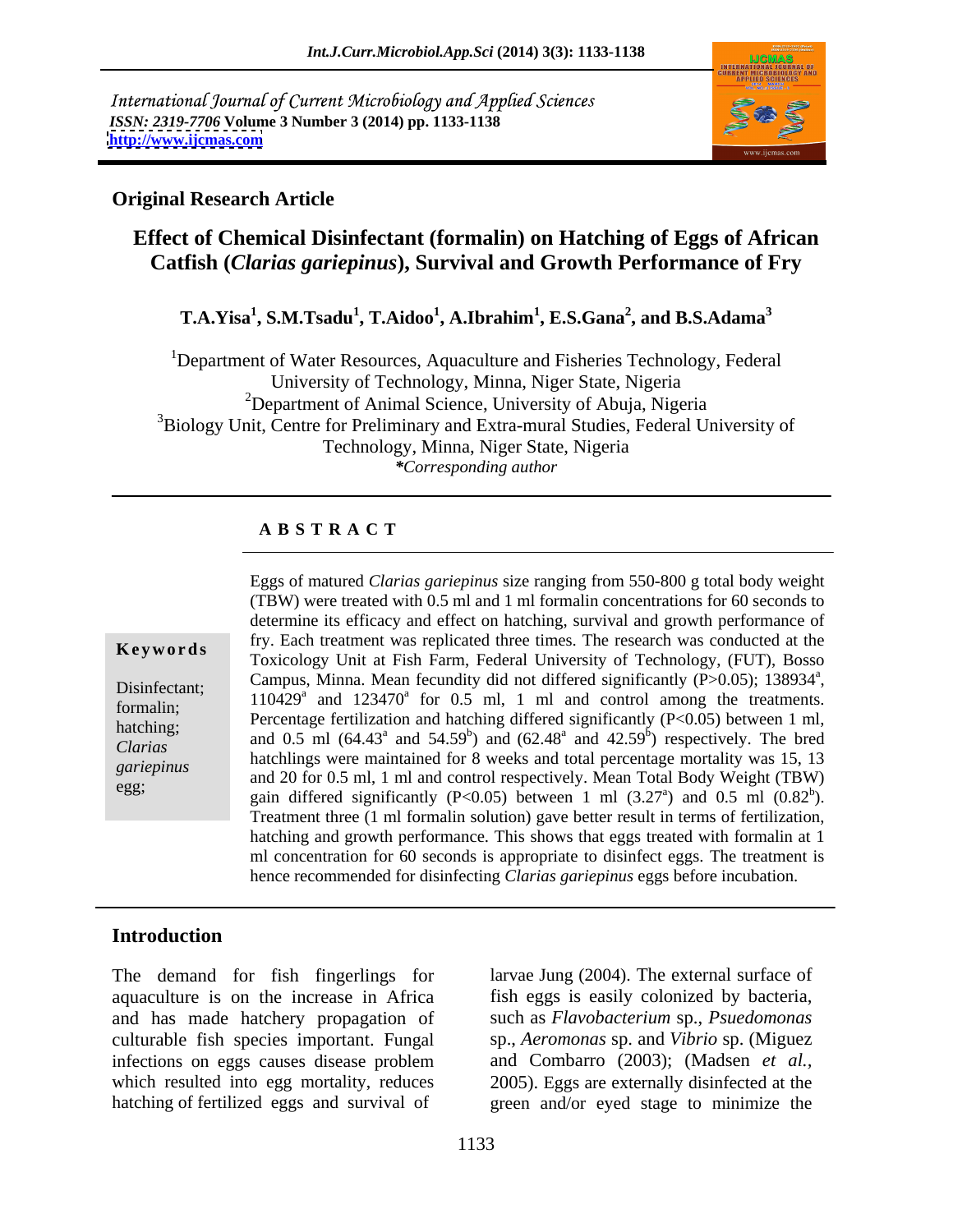possibility of infection by bacteria, fungi or order to reduce potential toxic effect on parasites. Formalin is a generic term which fish. The objective of this study therefore describes a solution of 37 % formaldehyde was to determine the efficacy of formalin gas dissolved in water (Akpoilih and solution (0.5 ml and 1 ml) diluted at 99.5 Adebayo, 2010). Solutions of formalin for ml and 99 ml respectively on treated eggs use on fish should contain 10 to 15  $\%$  for 60 seconds post-fertilization. methanol which inhibits formation of par formaldehyde, a highly toxic compound. Formalin has long been used as traditional treatment for fish ecto parasites. It is extremely effective against most  $\frac{1 \text{ cm}}{2 \text{ cm}}$   $\frac{1 \text{ cm}}{2 \text{ cm}}$   $\frac{1 \text{ cm}}{2 \text{ cm}}$   $\frac{1 \text{ cm}}{2 \text{ cm}}$   $\frac{1 \text{ cm}}{2 \text{ cm}}$ protozoan as well as some monogenetic trematodes through bath, flush or flowing treatment methods (Jung, 2004). Formalin is also one of the most commonly used chemical treatments for fungal control in fish hatcheries and effective in the control of fungus on eggs without adverse effect<br>
Federal University of Technology, on hatchability and post-hatch survival as reported by Pedersen *et al.* (2008). Egg vere maintained under optimum disinfection is an important and routine<br>temperature and fed with 40 % crude bio-security practice among hatchery operators. Egg disinfection helps to prevent the transfer of external pathogens from brood stock to larvae and thus helps reduce the mortality associated with these pathogens. The use of formalin to treat fish eggs (*Clarias gariepinus*) before incubation has not been a common practice in Nigeria by fish breeders and hatchery operators. African catfish have been the abdomen. The selected (*Clarias gariepinus*) is specie with high economic value in Nigeria. It is widely cultured owning to its hardiness, fast growth and highly priced food fish. The efficacy of various disinfection methods<br>according to the method of Goudie *et al.* has been studied using many different (1992) and hand stripped for eggs after a species of fish eggs (Salvesen *et al*., 1997, (Grotmol and Totland 2000) and Peck *et al.* (2004). Formalin is widely used for treating fungal infection on fish eggs in intensive aquaculture operations to  $\frac{6}{6}$  formaline into 00 ml distilled violent improve the hatchability and survival of larvae but there is problem of appropriate  $\alpha$ ) of total aggs stripped were used to concentration of chemical and period of time the treated eggs are to be in contact with the chemical before incubation in

for 60 seconds post-fertilization.

## **Materials and Methods**

Ten (10) samples, (5 males and 5 females) gravid *Clarias gariepinus* brood stock size ranging from 550-800 g total body weight (TBW) were procured from Tunga Mallam along Paiko road, Minna, Niger State. They were acclimatized for 2 weeks in holding indoor concrete tanks of 725.76 L water holding capacity of indoor hatchery Federal University of Technology, (F.U.T.), Bosso Campus Minna. They were maintained under optimum temperature and fed with 40 % crude protein commercial diet. The brood stocks were examined for gonad development according to the method of Blythe *et al.* (1994) and reported by Yisa *et al*. (2010). Males were examined for rigid and reddish infusion of the genital orifice and for females, genital orifice for reddish infusion, distension of the belly and release of eggs when gentle pressure was applied on the abdomen. The selected samples were properly maintained separately before being used for breeding. Matured female brood fish were treated with a single dose of hormone (Ovaprim) according to the method of Goudie *et al*. (1992) and hand stripped for eggs after <sup>a</sup> minimum latency period of twelve hours at water temperature of between  $25-29^{\circ}$  C. Formalin solution was prepared by diluting 0.5 ml with 99.5 ml and 1 ml formalin into 99 ml distilled water respectively. Twelve and half grams (12.5 g) of total eggs stripped were used to fertilize milt. Milt was obtained by sacrificing the male and testis removed,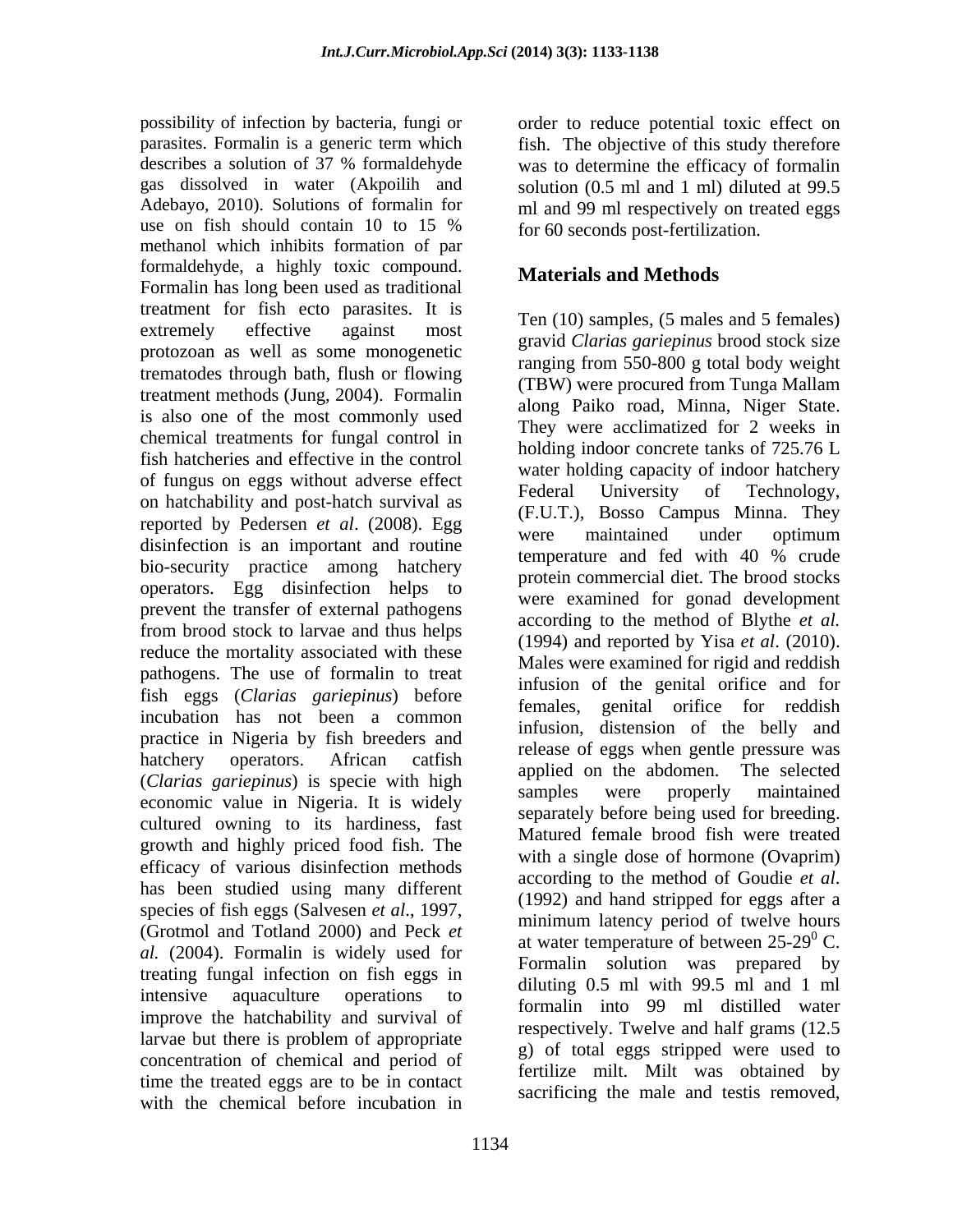stained blood and then kept in a clean Petri determined using sensitive electronic dish and thereafter macerated to squeeze out milt. The milt and eggs were mixed together gently with a plastic spoon for 2-3 Fecundity, percentage fertilization and minutes. The fertilized eggs were divided hatchability were determined according to into three equal portions and was used for method described by (Oyelese, 2006) the three treatments  $(T_1$  (control),  $T_2$  (0.5) ml) and  $T_3$  ) (1 ml). Treatment two and<br>three  $(T_2$  and  $T_3$ ) were treated with 20 ml three  $(T_2$  and  $T_3$ ) were treated with 20 ml diluted formalin concentration for 60 seconds. Each treatment was replicated three times. Small quantity of saline  $\frac{\text{Percentage Fertilization}}{\text{No. of eggs stripped}}$ solution was then pour onto the eggs to avoid sticking together. The fertilized eggs were rinsed with distilled water and taken to the incubator for incubation. Incubator made of net hapa with kakabarns, placed inside glass aquarium tanks filled with One way Analysis of Variance (ANOVA) clean water was used for the purpose. was used as statistical tool for the analysis. Fertilized eggs were spread in a Data obtained were pooled from the monolayer on the kakabarns in the incubator. Aeration was maintained by per treatment. Also Duncan Multiple range flow through system. The hapa was Test was used for mean separation. All constructed from a coated nylon net with 1.5 mm mesh size. When hatching was completed the hapa with un- hatched eggs significance. and shells was lifted out of the incubation tank and washed. 450 fries for each treatment at stocking rate of 150 fries per glass aquaria tank was reared for 8 weeks. The fecundity, percentage fertilization and After yolk absorption, the hatchlings were hatchability from the brood stocks *Clarias* fed with decapsulated artemia. Water *gariepinus* are presented in Table 1. It quality parameters including temperature, showed that fecundity did not differed Dissolved Oxygen, pH and conductivity significantly (P>0.05) 138934<sup>a</sup>, 110429<sup>a</sup> were monitored and maintained at and  $123470^{\circ}$  for 0.5 ml, 1 ml and control optimum level. Percentage mortality and among the treatments. Results also survival rates were determined with the showed that percentage fertilization and

Percentage Mortality = Cumulative Mortality X 100<br>Total number stocked

*al*. (2010).

cleaned with cotton wool to remove all the The weights of the hatchlings were balance (P.E. mx Rady).

> Fecundity, percentage fertilization and using the formulae:

 $=$  Total weight of stripped eggs  $\bar{x}$  Total No. of eggs in sub-sample/ Weight of eggs in sub-sample

Percentage Fertilization = No. of fertilized eggs  $x100$ No. of eggs stripped

Percentage Hatchability =  $No. of fry x100$ </u> No. of fertilized eggs

 One way Analysis of Variance (ANOVA) replicate and mean values was calculated differences in mean values of parameters were determined at  $P = 0.05$  level of significance.

## **Results and Discussion**

following formula: hatching differed significantly (P<0.05) Total number stocked  $\overrightarrow{AC} = \overrightarrow{CD}$  $\mu$  and  $\mu$  and  $\mu$  and  $\mu$  and  $\mu$  and  $\mu$  and  $\mu$  and  $\mu$  and  $\mu$  and  $\mu$  and  $\mu$  and  $\mu$  and  $\mu$  and  $\mu$  and  $\mu$  and  $\mu$  and  $\mu$  and  $\mu$  and  $\mu$  and  $\mu$  and  $\mu$  and  $\mu$  and  $\mu$  and  $\mu$  and  $\mu$  Percentage Survival =  $\frac{\text{Cumulative Survival X}}{100}$  shows the cumulative mortality and Total number stocked survival rates that was recorded for 8 (fter Bargenal, 1978) as adopted by Yisa *et*  weeks of rearing. Cumulative mortality  $, 110429$ <sup>a</sup> a and a structure of the structure of the structure of the structure of the structure of the structure of the structure of the structure of the structure of the structure of the structure of the structure of the structure for 0.5 ml, 1 ml and control among the treatments. Results also between 1 ml and 0.5 ml concentrations  $(64.43^a \text{ and } 54.59^b)$  and  $(62.48^a \text{ and } 64.43^c)$  $b_1$  and  $(62.48^a$  and ) and  $(62.48^a$  and and were15, 13 and 20 respectively for 05 ml,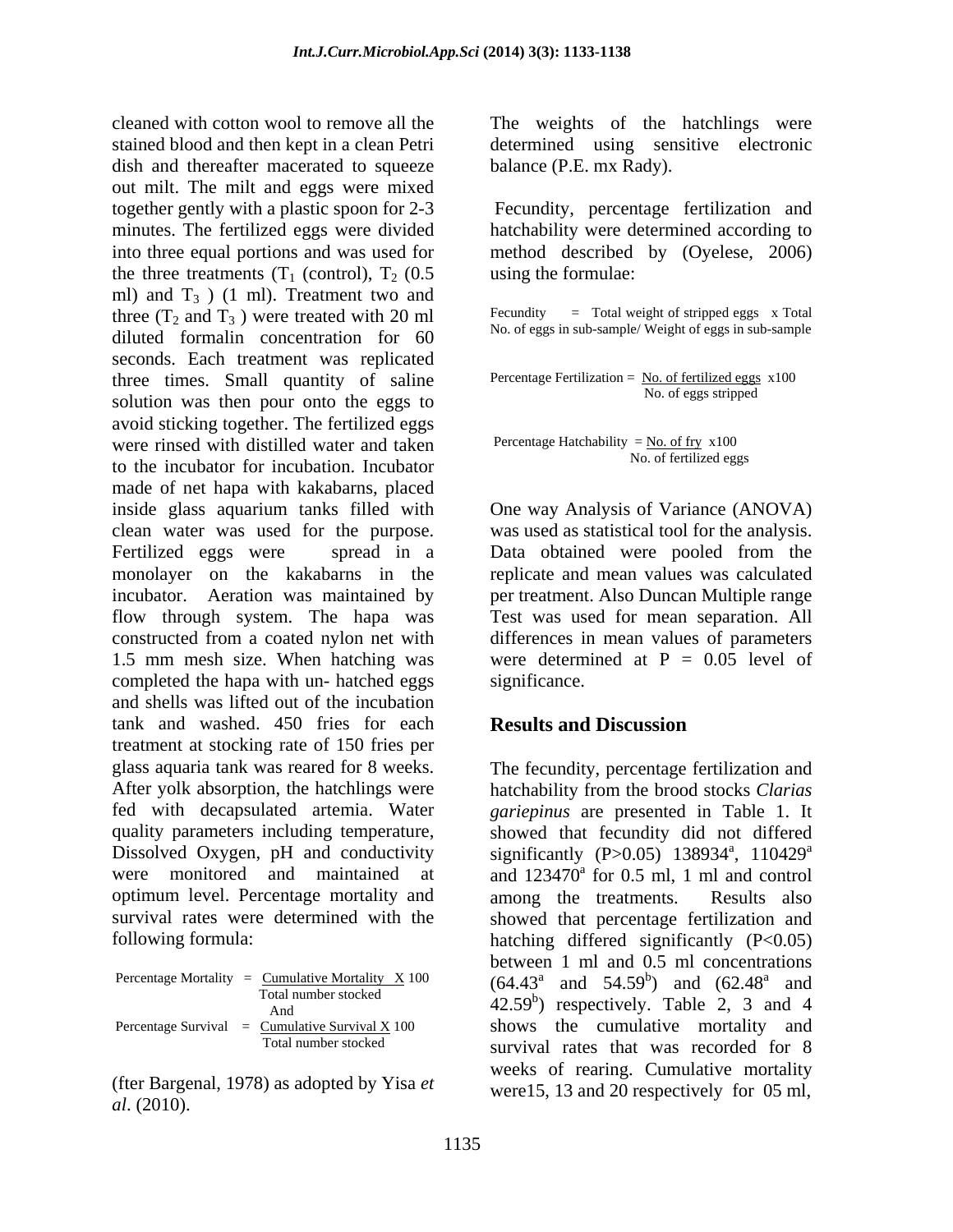| <b>Parameters</b> | 0.5 m                                  | 1 <sub>m1</sub>                    | <b>Control</b> | $\pm$ S.E.<br>- |
|-------------------|----------------------------------------|------------------------------------|----------------|-----------------|
| Fecundity         | 138934.4                               | 110429.2                           | 123470.4       | 6089.94         |
| % Fertilization   | 54.59                                  | 64.43                              | 64.35          | 1.422           |
| % Hatching        | $\sim$ $\sim$<br>$A'$ ) $\sim$<br>−∠.J | $\sim$<br>$\overline{10}$<br>02.48 | $39.68^t$      | 1.453           |

**Table.1** Mean Fecundity, % Fertilization and % Hatching of *Clarias gariepinus.*

Values carrying different superscript on the same row differed significantly from each other  $(p<0.05)$ .

**Table.2** Mean cumulative Mortality and Survival Rates and Percentages for *Clarias gariepinus* Fry Eggs Treated at 0.5 ml Formalin and Reared in Glass Aquarium Tank for 8 Weeks

|      |                 | <b>Initial Stock Per Tank 150</b>                         |       |                          |
|------|-----------------|-----------------------------------------------------------|-------|--------------------------|
|      |                 | <b>Period (Weeks)</b> Mortality   % Cumulative   Survival |       | $\frac{6}{6}$ Cumulative |
|      |                 | Mortality                                                 |       | Survival                 |
|      |                 |                                                           | 145   | 96.60                    |
|      |                 | 6.00                                                      | 141   | 94.00                    |
|      |                 | 722                                                       | 139   | 92.60                    |
|      |                 | 8.00                                                      | 138   | 92.00                    |
|      | $\overline{1}$  | 8.70                                                      | 137   | 91.13                    |
|      | $\overline{14}$ | 9.30                                                      | 136   | 90.60                    |
|      |                 | 10.00                                                     | 135   | 90.00                    |
|      |                 | 10.00<br>                                                 | 1 J J | 90.00                    |
| Mean |                 | 7.83                                                      |       | 90.00                    |

**Table.3** Mean cumulative Mortality and Survival Rates and Percentages for *Clarias gariepinus* Fry Treated at 1 ml Formalin and Reared in Glass Aquarium Tank for 8 Weeks.

|                       |                  | <b>Initial Stock Per Tank 150</b> |          |                          |
|-----------------------|------------------|-----------------------------------|----------|--------------------------|
| <b>Period</b> (Weeks) | <b>Mortality</b> | % Cumulative<br><b>Mortality</b>  | Survival | % Cumulative<br>Survival |
|                       |                  | 2.67                              | 146      | 97.33                    |
|                       |                  | 4.67                              | 143      | 95.33                    |
|                       |                  | 6.67                              | 140      | 90.33                    |
|                       |                  | 7.33                              | 139      | 92.67                    |
|                       |                  | 8.00                              | 138      | 92.00                    |
|                       |                  | 8.67                              | 137      | 91.33                    |
|                       |                  | 8.67                              | 137      | 91.33                    |
|                       |                  | 8.67                              | 137      | 91.33                    |
| Mean                  |                  | 6.92                              |          | 93.08                    |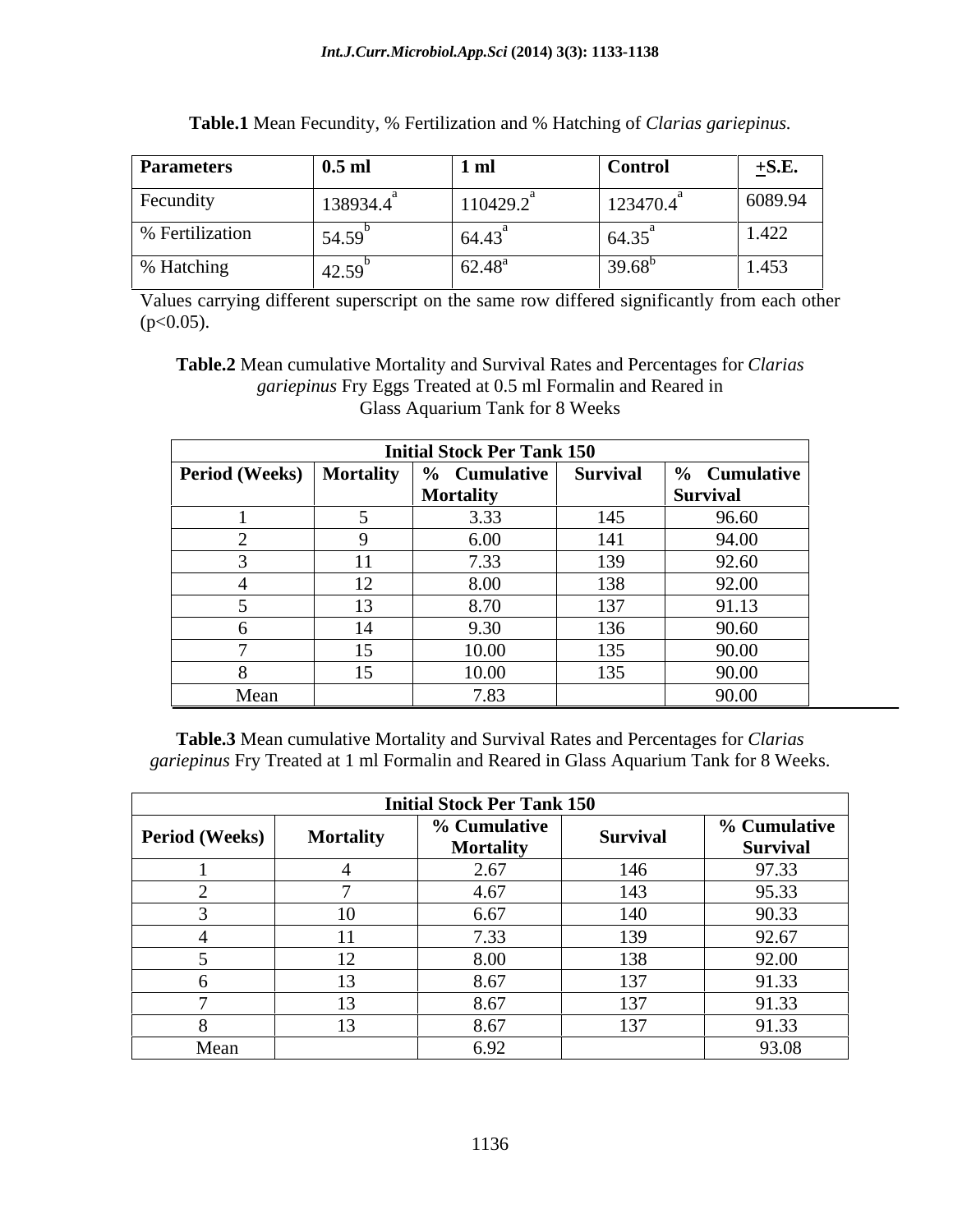|                                   |            | $\lambda$ and $\lambda$ is the state of the state of the state $\lambda$ is the state of $\lambda$ is the state of $\lambda$ |          |                                 |
|-----------------------------------|------------|------------------------------------------------------------------------------------------------------------------------------|----------|---------------------------------|
|                                   |            | <b>Initial Stock Per Tank 150</b>                                                                                            |          |                                 |
| <b>Period (Weeks)   Mortality</b> |            | % Cumulative<br><b>Mortality</b>                                                                                             | Survival | % Cumulative<br><b>Survival</b> |
|                                   |            | 6.00                                                                                                                         | 141      | 97.00                           |
|                                   |            | 12.00                                                                                                                        | 132      | 95.00                           |
|                                   | $\Delta$ c | 13.33                                                                                                                        | 130      | 86.67                           |
|                                   | ~^         | 13.33                                                                                                                        | 130      | 86.67                           |
|                                   | $\sim$     | 13.33                                                                                                                        | 130      | 86.67                           |
|                                   | $\sim$     | 13.33                                                                                                                        | 130      | 86.67                           |
|                                   | $\bigcap$  | 13.33                                                                                                                        | 130      | 86.67                           |
|                                   | $\bigcap$  | 13.33                                                                                                                        | 130      | 86.67                           |
| Mean                              |            | 12.25                                                                                                                        |          | 87.75                           |

**Table.4** Mean cumulative Mortality and Survival Rates and Percentages for *Clarias gariepinus* Fry Control and Reared in Glass Aquarium Tank for 8 Weeks.

| $\mathbf{r}$<br>1'able.<br>≀ Weıoht<br>-with Formal<br>tepinus<br>garie<br>Claria <sup>c</sup><br>$\alpha$ t U.5 mi,<br>--<br><b>BOC</b><br>$\cdot$ reated $\mathbf{L}$ .<br>$H \alpha \alpha \zeta$<br>Jain of<br>11 at<br>1 L |  |
|---------------------------------------------------------------------------------------------------------------------------------------------------------------------------------------------------------------------------------|--|
| Weeks<br>quarium<br>anks<br>`ontrol<br>Cilass<br>. Reared in <b>1</b><br>$+ \alpha r$<br>. and '<br>$V$ v $U_{\text{L}}$<br>--<br>. .                                                                                           |  |

| Parameter | Weeks | $0.5$ ml            | 1 <sub>m</sub> | <b>Control</b>   |
|-----------|-------|---------------------|----------------|------------------|
| TBW $(g)$ |       |                     |                |                  |
|           |       | $\sim$<br>0.29      | 0.28           | 0.24             |
|           |       | 0.30                | 0.29           | 0.26             |
|           |       | 0.45                | 0.46           | 0.41             |
|           |       | 0.31                | 0.36           | $0.46^{\degree}$ |
|           |       | 0.35                | 0.48           | 0.58             |
|           |       | $0.48$ <sup>a</sup> | 2.52           | 2.76             |
|           |       | 0.62                | 3.21           | 3.43             |
|           |       | 0.82                | 3.27           | $3.46^{\degree}$ |
|           | Mean  | 0.45                | 1.36           | 1.45             |

Values with different superscript on the same row differed significantly from each other (p<0.05).; TBW**=** Total Body Weight.

1 ml and control. Table 4 indicated highest mortality in treatment one (T<sub>1</sub>) (control). catfish (*Clarias gariepinus*) using range Mean Total Body Weight (TBW) gain finding and definitive tests obtained differed significantly (P<0.05) between 1 hatching rate of 65 % and 69 %. Similarly, ml  $(3.27<sup>a</sup>)$  and  $0.5$  ml  $(0.82<sup>b</sup>)$  (Table 5). Pedersen *et al.*  $(2008)$  reported that Percentage fertilization and hatching was highest in  $T_3$  (64.43<sup>ª</sup> and 62.48<sup>ª</sup>. Akpoilih and Adebayo (2010) in their study effect control in fish hatcheries and effective in of formalin on the hatching rate of eggs the control of fungus on eggs without adverse effect on hatchability and post- in  $T_2$  and  $T_3$  was indicative of the fact that hatch survival. The low mortality recorded

<sup>a</sup> and 62.48<sup>a</sup>. Akpoilih used chemical treatments for fungal and survival of larvae of the African formalin is also one of the most commonly formalin has effectively reduced fungi